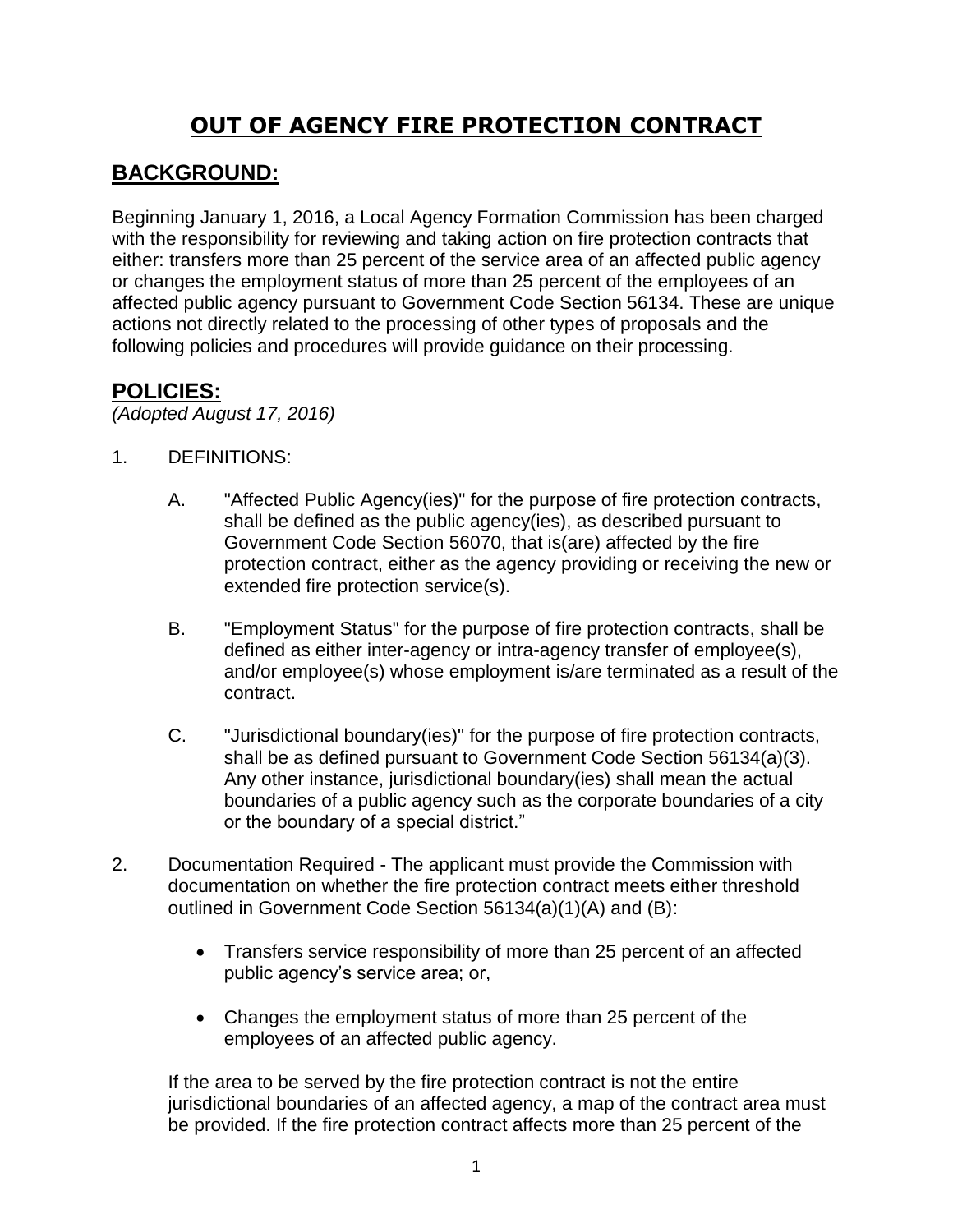employees of an affected agency, a document with a listing of all employees for the affected agency that clearly identifies all the employees affected by the fire protection contract must be provided.

- 3. For a fire protection contract application request made by a state agency, the director of the state agency must provide a letter, addressed to the Commission, outlining the agency's intent to provide service(s) outside its jurisdictional boundaries as defined by Government Code Section 56134. The letter must include, as an attachment, all supporting documents that are required to be submitted for a fire protection contract. In the case where the Director of Finance must provide approval of the fire protection contract, the Director must provide a letter, addressed to the Commission, outlining its support for the fire protection contract application request.
- 4. The required written agreement from an affected public agency shall be in the form of a resolution adopted by its legislative body. The written agreement from the employee organization shall be in a form of a letter signed by the President of the employee organization. In the case of providing written notice, proof that the notice was provided or delivered to each affected agency and employee organization shall be in the form of a signed affidavit or any similar type of proof that the written notices were provided. Such proof must be included as part of the application submission. In addition, all documents related to the public hearing on the resolution of application including, but not limited to, a copy of the agenda, staff report, and meeting minutes must also be included as part of the application submission.
- 5. The Plan for Service must include, but is not limited to, all the required information as outlined in Government Code Section 56134(e). In addition, the required independent Fiscal Impact Analysis must include, at a minimum, the following:
	- a five year projection of revenues and expenditures;
	- a discussion of the sufficiency of general existing revenues to provide the new or extended fire protection service; and,
	- a comprehensive review of all retirement plans impacting the affected agency/agencies and employees including any unfunded retirement obligations and the identification of retirement debt, if any, and the responsible agency or agencies to assume such debt.
- 6. Existing fire protection contracts, and their renewal, will not be subject to the requirements of Government Code Section 56134 unless a subsequent change to an existing fire protection contract either transfers more than 25 percent of the service area of an affected public agency or affects more than 25 percent of the employees of an affected public agency. In addition, mutual or automatic aid agreements are not subject to Government Code Section 56134.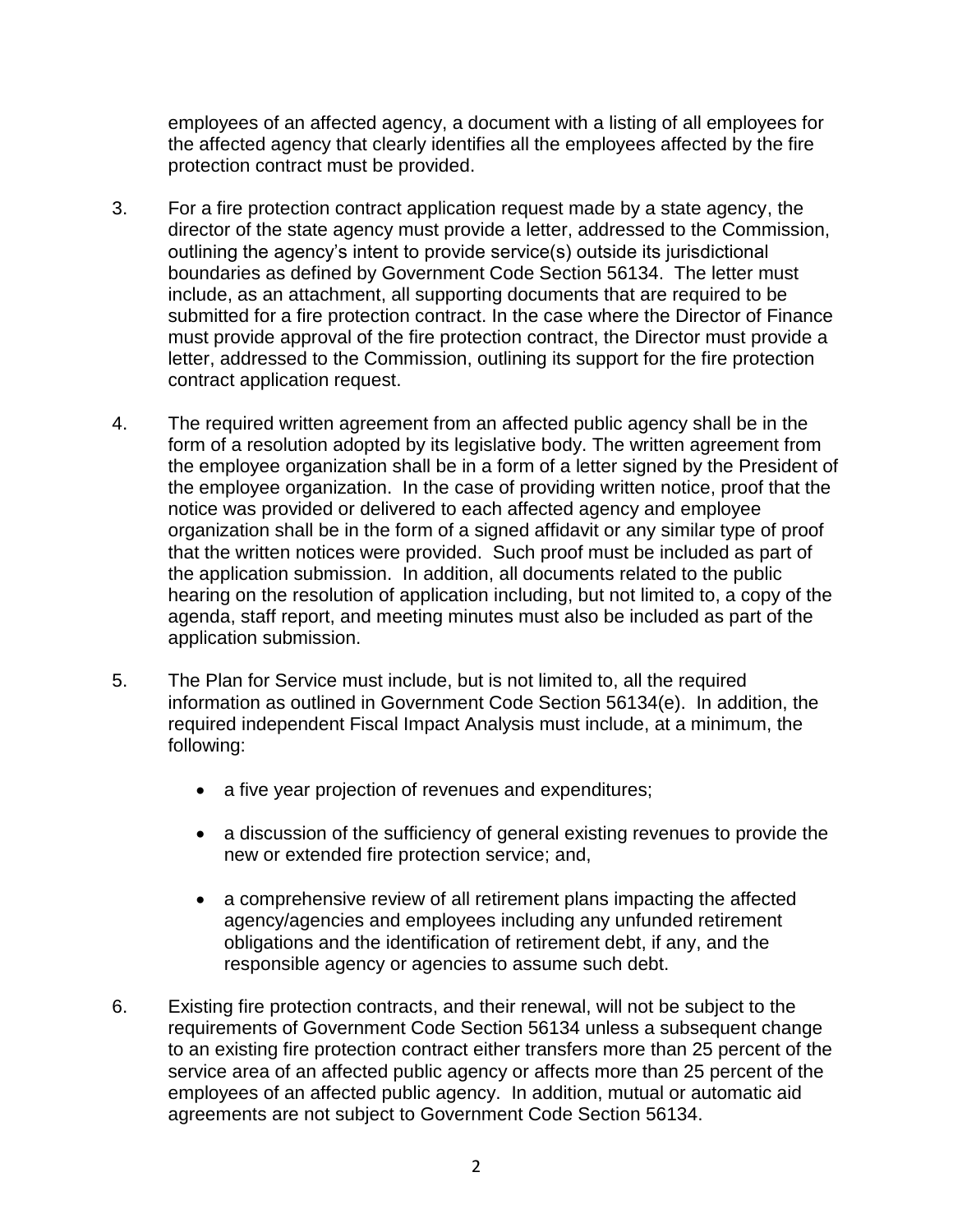## **APPLICATION PROCEDURES FOR AN OUT OF AGENCY FIRE PROTECTION CONTRACT**

Government Code Section 56134 charges LAFCO with the responsibility to review and approve, approve with conditions, or deny requests for approval of a fire protection contract that provide new or extended fire protection services outside an agency's jurisdictional boundaries provided such contracts meet one of the following thresholds: (1) transfers service responsibility of more than 25 percent of an affected public agency's service area; or (2) affects more than 25 percent of the employees of an affected public agency. Requests under this provision are subject to Commission review.

1. Application for Review:

The filing requirements for review of a fire protection contract shall include:

- A. Official Request from Applicant. The request must be made by adoption of a Resolution of Application pursuant to Government Code Section 53134(c).
	- The resolution of application shall not be submitted to LAFCO unless the provisions outlined in Government Code Section 56134(d) have been met: 1) Submission of written agreement from each affected pubic agency and each affected employee organization consenting to the proposed fire protection contract, or proof that written notices were provided to each affected agency and employee organization at least 30 days prior to the public hearing on the resolution of application is held; and 2) the applicant conducts an open public hearing on the resolution of application. The resolution of application must also include a provision acknowledging the Commission's requirement for indemnification pursuant to Commission policy (see Policy and Procedure Manual, Chapter 2 - Accounting and Financial Section, Policy #3)

In addition, all documents related to the applicant's hearing on the resolution of application such as agenda, staff report, minutes, etc. shall also be submitted.

- The resolution of application must be submitted with a Plan for Service that includes, but is not limited to, all the required information as outlined in Government Code Section 56134(e).
- The resolution of application must be submitted with an independent Fiscal Impact Analysis pursuant to Government Code Section 56134(f) that includes, at a minimum, the following: a) a five year projection of revenues and expenditures, b) a discussion of the sufficiency of general existing revenues to provide the new or extended fire protection service, and c) a comprehensive review of all retirement plans impacting the affected agencies and employees including any unfunded retirement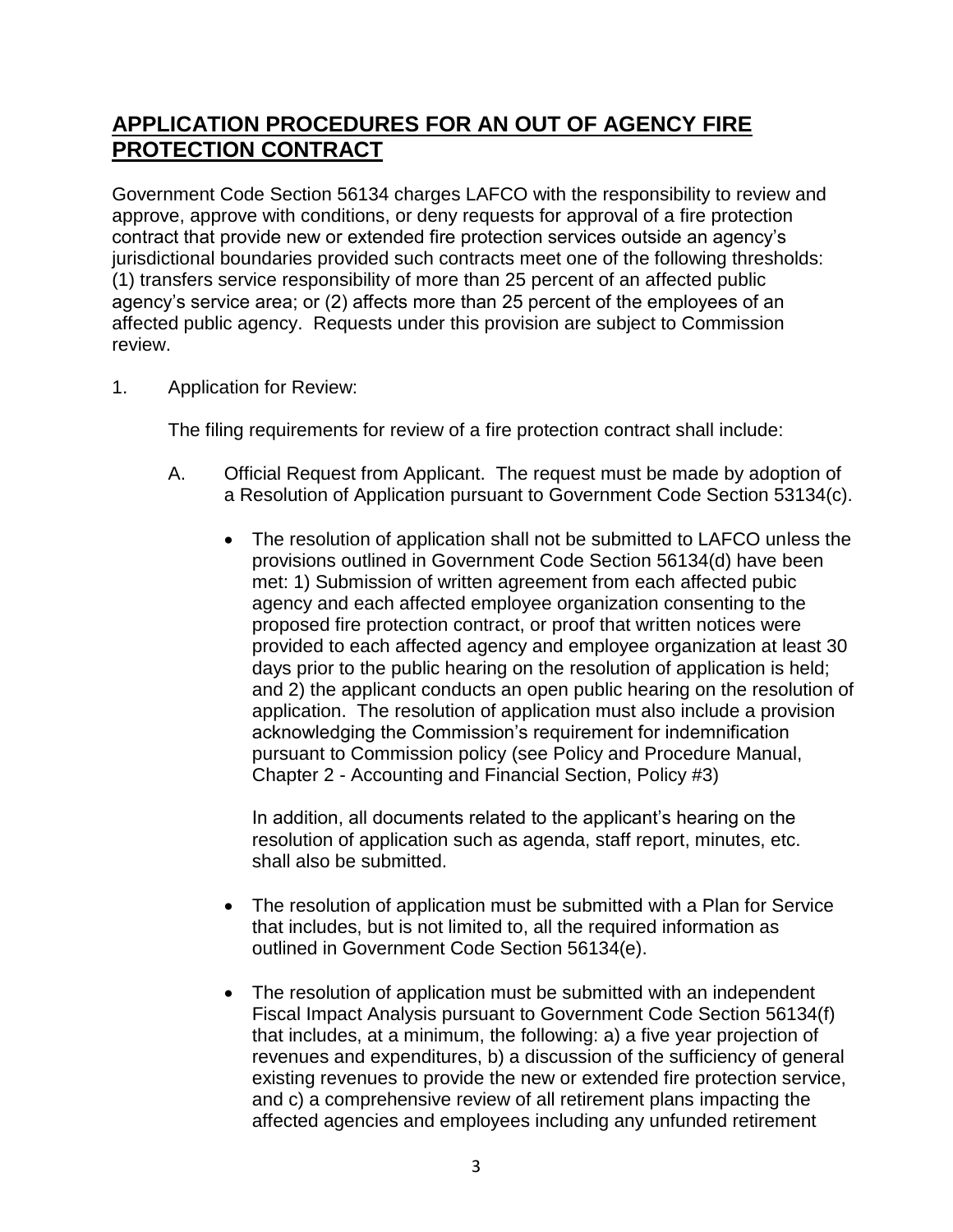obligations and the identification of retirement debt, if any, and the responsible agency or agencies to assume such debt.

- B. Documentation Required to Establish Thresholds Related to Service Area and Employment Status:
	- Service Area: The applicant must submit a map of the fire protection contract area if the fire protection contract area is not the entirety of the affected public agency. *If the applicant already serves the affected public agency (agency receiving service) by contract to a portion of its current jurisdictional boundaries, the map must clearly identify the area it currently serves by contract and the new area it is proposing to serve by contract.*
	- Employment Status: The applicant must submit a document with a listing of all employee classifications/titles of an affected public agency that clearly identify the employee classifications/titles that are affected by the fire protection contract.
- C. Payment of Appropriate Filing Fees. The applicant must submit, as part of the application, the appropriate filing fee as outlined in the LAFCO Schedule of Fees, Deposits, and Charges in effect at the time of submission. In addition, a review of a fire protection contract is also subject to the following deposits: legal counsel, environmental review, and individual notice. Applicants will be required to reimburse the Commission for all charges and costs in excess of the deposits outlined above. If charges billed are less than the amount of deposits, the balance will be refunded at the close of the application.

Should a fire protection contract require the extension of an existing per parcel special fee or charge, the applicant will be required to submit an additional deposit for the direct costs associated with mailing individual notices to each billed landowner within the fire protection contract area.

- D. A completed Application Form for Fire Protection Contracts including the submission of a copy of the fire protection contract that has been signed by the affected public agencies. Submission of additional map(s) showing the jurisdictional boundaries of the affected public agencies may also be required.
- E. Any other information deemed appropriate by the Executive Officer in order to review the fire protection contract based upon its special circumstances.
- 2. Environmental Review Requirements:

The review of a fire protection contract is subject to environmental review procedures as outlined in Section V of this Manual.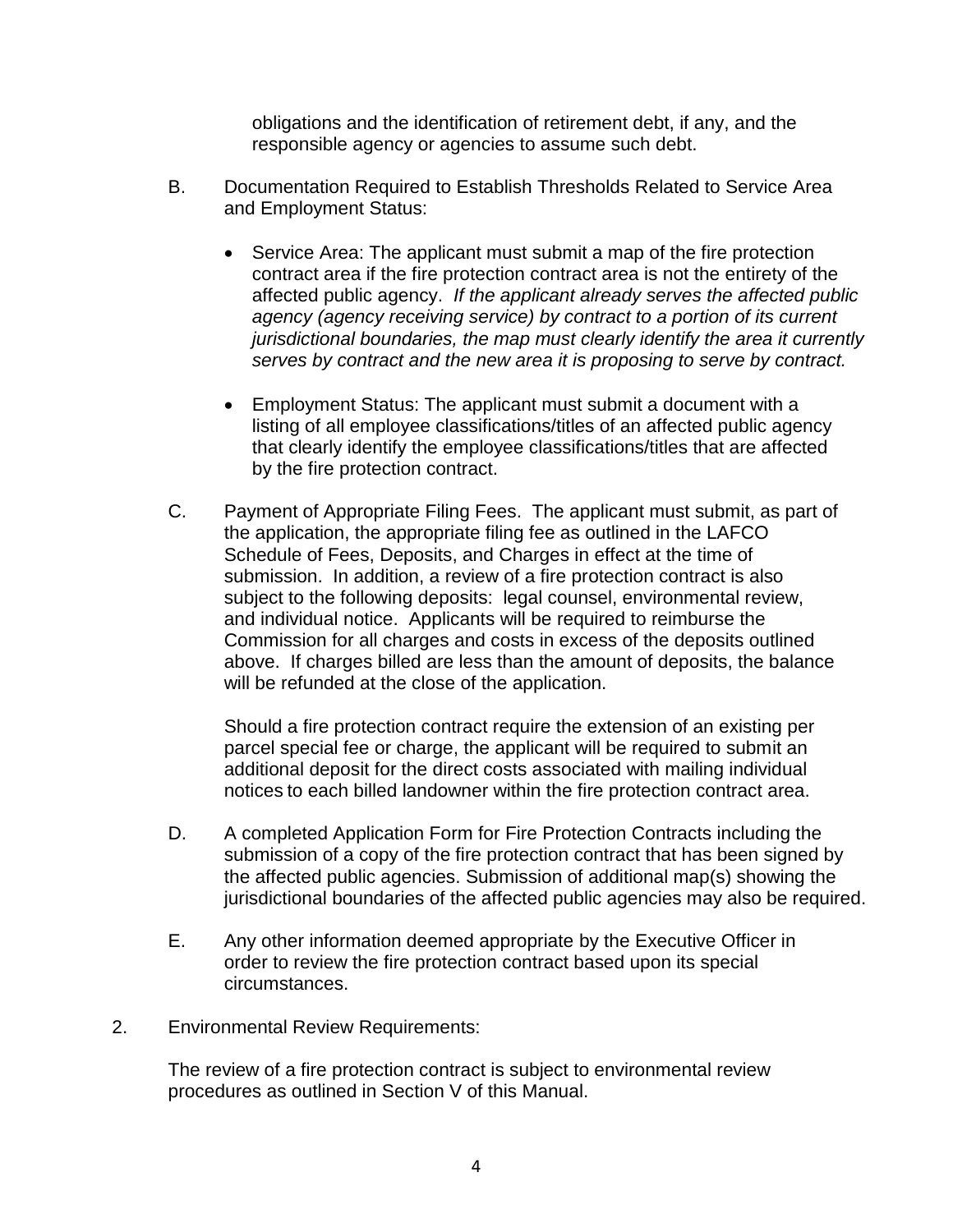## **REVIEW PROCEDURES FOR AN OUT OF AGENCY FIRE PROTECTION CONTRACT:**

A fire protection contract will require the following review:

- 1. The applicant must submit to LAFCO a completed Application Form for Fire Protection Contracts, with all its component parts as previously defined, for review and consideration. Within 30 days, the LAFCO Executive Officer will notify the applicant and any other affected public agency whether or not the application filing is complete. If incomplete, the applicant and any other affected public agency will be notified of the specific insufficiencies.
- 2. The LAFCO staff shall forward a copy of the application to various County departments, all local fire authorities and other affected/interested agencies for their review and comment.
- 3. Completion of the CEQA review process will be required prior to placement on the Commission's agenda.
- 4. A meeting with the applicant and any other affected public agency, and/or the various County departments and other affected/interested agencies will be held to discuss the circumstances and/or issues related to the fire protection contract.
- 5. Once these required elements have been completed and the application deemed complete, the item will be placed on the next agenda for which notice can be provided but no more than 90 days from the date the application is deemed complete. At least 21 days prior to the date of the hearing, notice of the hearing will be mailed to each affected local agency or affected county, and to any interested party who has filed a written request for notice. In addition, at least 21 days prior to the hearing, notice of hearing will be publish in a newspaper of general circulation and posted on the Commission's website.

At least 21 days prior to the date of the hearing, individual notice will be mailed to each billed landowner within the fire protection contract area if the fire protection contract will require the extension of an existing per parcel special fee or charge.

- 6. At a noticed public hearing, the Commission will consider the staff's presentation and presentations, if any, by interested and affected parties, and make a determination.
- 7. The Commission has the authority to approve, approve with conditions, or deny a fire protection contract. The Commission's determination regarding 56134(h)(2)(i) and (j) and any required findings will be set out in a resolution which specifies the area to be served, the services to be provided, and the authority of the agency to provide its services outside its boundaries.